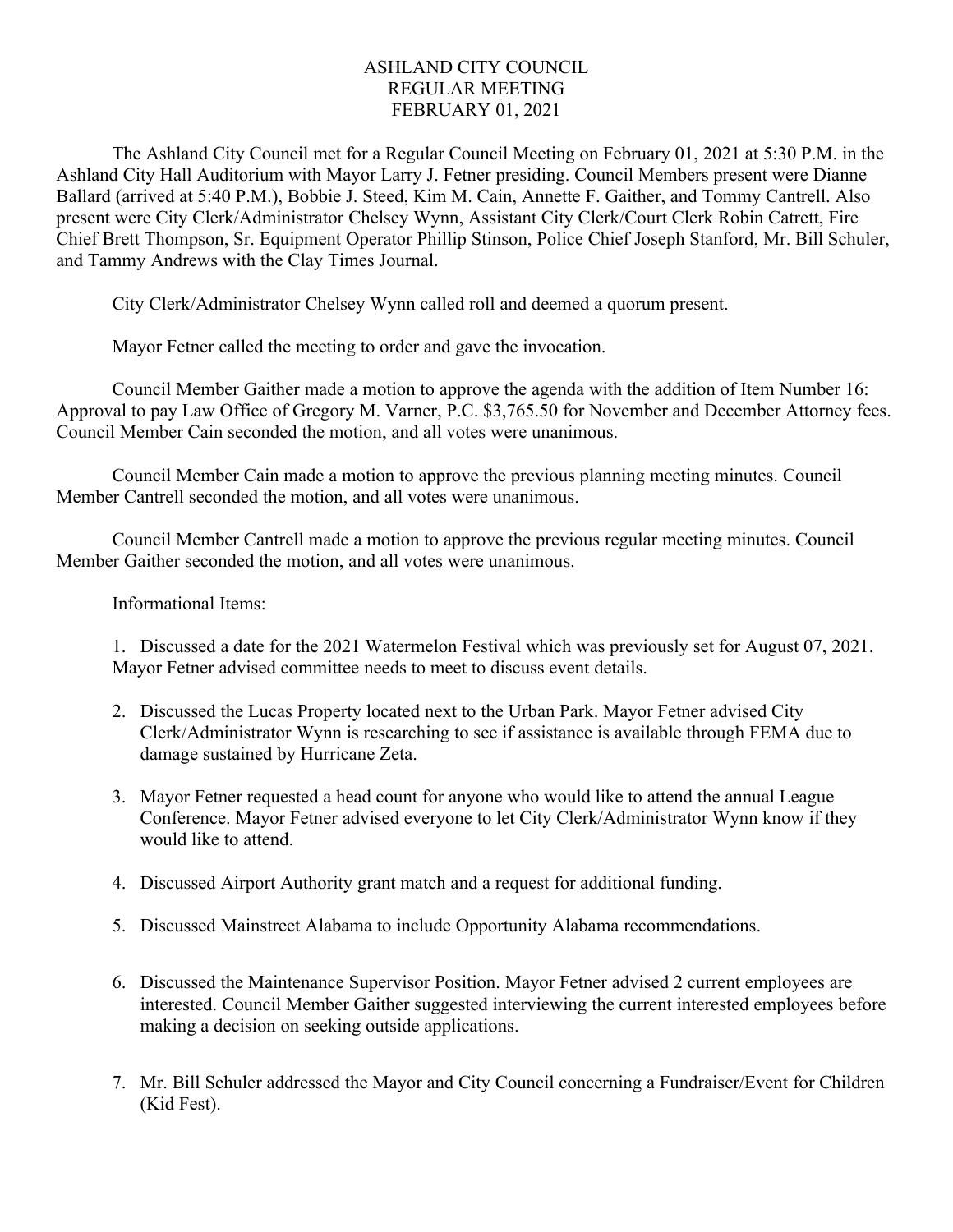Committee Reports:

Mayor Fetner did not report

Council Member Ballard reported a sewer pipe busted on Eldred Street. Mayor Fetner advised he would notify the Water Department and requested Sr. Equipment Operator Stinson to take a look at it.

Council Member Steed did not report.

Council Member Cain advised a meeting/forum will be held tomorrow at 8:00 A.M. on drug use and addiction in Clay County.

Council Member Gaither did not report.

Council Member Cantrell reported on agenda items to include the Youth Sports Program.

Fire Chief Thompson reported on a fire call from last week and invited the Mayor and City Council to the Fire Department tonight to honor Fireman Randy Hanners on 25 years of service.

Police Chief Stanford reported on agenda items, and explained a raise request for Communications Sgt. Linda Parkhill. Chief Stanford advised Ms. Parkhill is a loyal employee who is deserving of the increase in pay.

City Clerk/Administrator Chelsey Wynn advised a preconstruction meeting for the CDBG project will be held on February 10, 2021 at 10 AM. City Clerk/Administrator Wynn also advised she has been working with FEMA on Hurricane Zeta disaster reimbursement. City Clerk/Administrator Wynn also advised a Planning Commission meeting will be February 23, 2021 at 5:15.

New Business:

Council Member Cain made a motion to approve the bills received since the last meeting in the amount of \$3,716.15. Council Member Gaither seconded the motion, and all votes were unanimous.

Council Member Steed made a motion approving to pay East Alabama Regional Planning and Development Commission \$306.00 for quarterly membership dues. Council Member Cantrell seconded the motion, and all votes were unanimous.

Council Member Cain made a motion approving to pay Alabama Law Enforcement Agency \$1,650.00 for LETS Access and SNAP Entry for 10.01.2020-12.31.2020. Council Member Gaither seconded the motion, and all votes were unanimous.

Council Member Gaither made a motion to purchase Doosan LCV8WKUB60hz Light Tower from Cowin Equipment Company, Inc. at a cost of \$8,999.00. Council Member Ballard seconded the motion, and all votes were unanimous.

Council Member Cain made a motion approving the 2021 Clay County Chamber of Commerce Contract. Council Member Ballard seconded the motion, and all votes were unanimous.

Council Member Gaither made a motion approving to pay Valent Group \$375.00 for quarterly consulting fees. Council Member Steed seconded the motion, and all votes were unanimous.